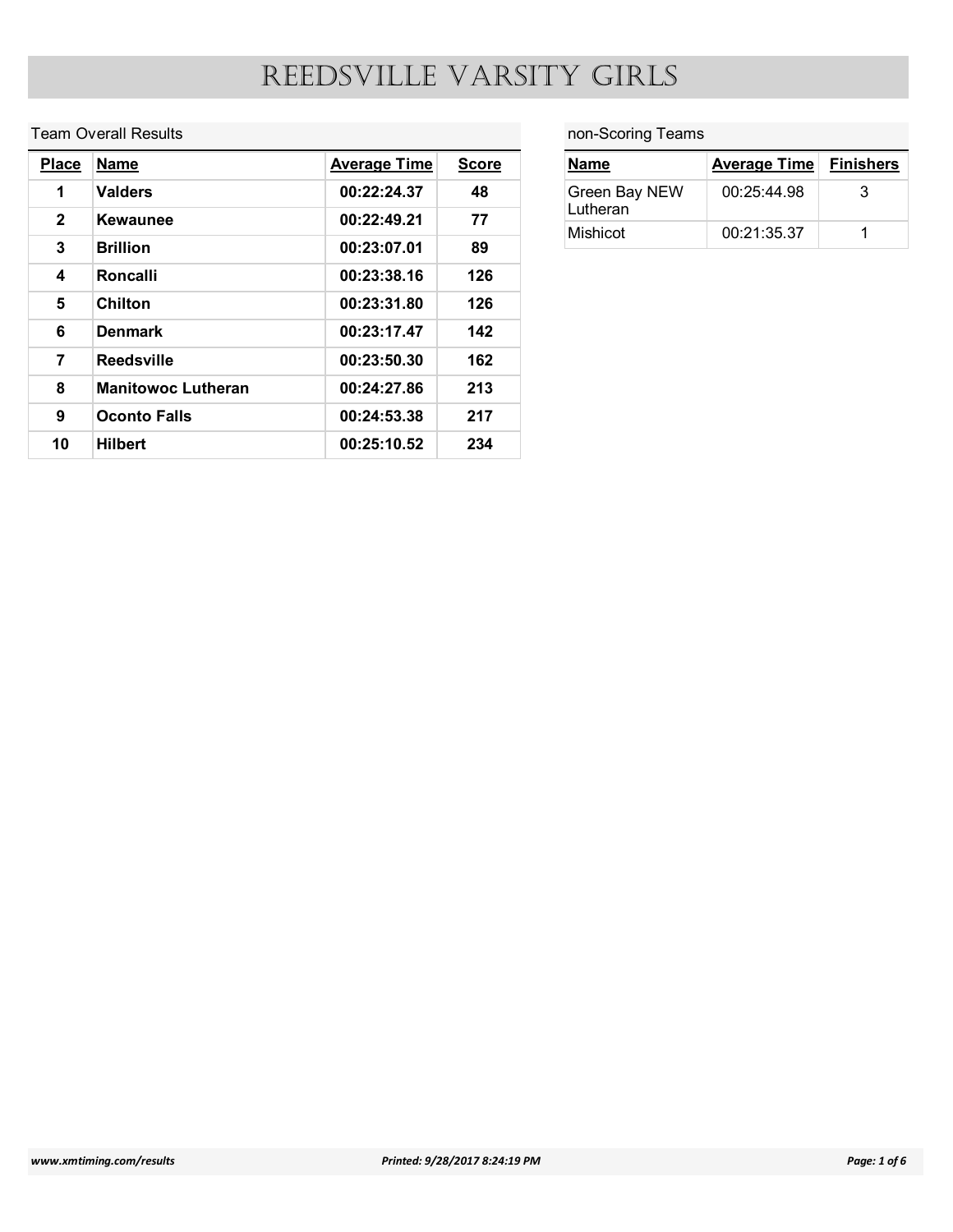#### Team Results

| <b>Team Results</b> |                      |                               |              |                                    | REEDSVILLE VARSITY GIRLS |                               |                   |
|---------------------|----------------------|-------------------------------|--------------|------------------------------------|--------------------------|-------------------------------|-------------------|
|                     |                      |                               |              |                                    |                          |                               |                   |
| <b>Place</b>        | <b>Team Name</b>     |                               |              |                                    | <b>Average Time</b>      | # of Finishers                | <b>Team Score</b> |
| 1                   | <b>Valders</b>       |                               |              |                                    | 00:22:24.37              | $\overline{7}$                | 48                |
|                     | <b>Team Position</b> | <b>Overall Position</b>       | Bib#         | <b>Name</b>                        |                          | <b>Time</b>                   | <b>Score</b>      |
|                     | $\blacktriangleleft$ | 3                             | 3256         | <b>Taylor Zucchi</b>               |                          | 00:21:39.26                   | $\mathbf{2}$      |
|                     | $\mathbf{2}$         | 4                             | 3250         | <b>Brianna Backhaus</b>            |                          | 00:21:39.87                   | 3                 |
|                     | $\mathbf{3}$         | 13                            | 3255         | <b>Lily Stock</b>                  |                          | 00:22:34.90                   | 12                |
|                     | 4                    | 16                            | 3251         | <b>Hailey Hanson</b>               |                          | 00:23:02.23                   | 15                |
|                     | 5                    | 17                            | 3252         | <b>Stephanie Hanson</b>            |                          | 00:23:05.58                   | 16                |
|                     | 6<br>$\overline{7}$  | 19                            | 3254         | Gabrielle Rogler                   |                          | 00:23:28.13                   | (18)              |
|                     | <b>Kewaunee</b>      | 29                            | 3253         | <b>Taylor Pederson</b>             | 00:22:49.21              | 00:23:53.40<br>$\overline{7}$ | (28)<br>77        |
| $\overline{2}$      |                      |                               |              |                                    |                          |                               |                   |
|                     | <b>Team Position</b> | <b>Overall Position</b>       | Bib#         | <b>Name</b>                        |                          | <b>Time</b>                   | <b>Score</b>      |
|                     | $\blacktriangleleft$ | $\overline{7}$                | 3220         | <b>Elena Lewis</b>                 |                          | 00:22:01.77                   | 6                 |
|                     | $\mathbf{2}$         | 8                             | 3217         | Lexi Rentmeester                   |                          | 00:22:02.55<br>00:22:22.25    | $\overline{7}$    |
|                     | 3<br>4               | 11<br>26                      | 3219<br>3216 | <b>Elizabeth Lamack</b>            |                          | 00:23:42.80                   | 10<br>25          |
|                     | 5                    | 30                            | 3215         | Olivia Joski<br><b>Gabby Czech</b> |                          | 00:23:56.64                   | 29                |
|                     | 6                    | 46                            | 3218         | Brooklyn Walecka                   |                          | 00:24:32.42                   | (45)              |
|                     | $\overline{7}$       | 61                            | 3214         | Kelli Barta                        |                          | 00:25:28.87                   | (58)              |
| $\mathbf{3}$        | <b>Brillion</b>      |                               |              |                                    | 00:23:07.01              | $\overline{7}$                | 89                |
|                     |                      |                               |              |                                    |                          |                               |                   |
|                     | <b>Team Position</b> | <b>Overall Position</b><br>10 | Bib#<br>3186 | <b>Name</b><br><b>Paige Kraus</b>  |                          | <b>Time</b><br>00:22:12.24    | <b>Score</b><br>9 |
|                     | $\mathbf{2}$         | 12                            | 3182         | <b>Jasmine Buboltz</b>             |                          | 00:22:27.86                   | 11                |
|                     | 3                    | 20                            | 3187         | <b>Grace McGrath</b>               |                          | 00:23:28.80                   | 19                |
|                     |                      | 25                            | 3183         | <b>Ashley Giese</b>                |                          | 00:23:41.48                   | 24                |
|                     | 5                    | 27                            | 3184         | <b>Ariel Heraly</b>                |                          | 00:23:44.66                   | 26                |
|                     | 6                    | 33                            | 3181         | Alex Abts                          |                          | 00:23:59.77                   | (32)              |
|                     | $\overline{7}$       | 58                            | 3185         | <b>Haley Hoyer</b>                 |                          | 00:25:04.65                   | (55)              |
| 4                   | Roncalli             |                               |              |                                    | 00:23:38.16              | $\overline{7}$                | 126               |
|                     | <b>Team Position</b> | <b>Overall Position</b>       | Bib#         | <b>Name</b>                        |                          | <b>Time</b>                   | <b>Score</b>      |
|                     | -1                   | 15                            | 3248         | <b>Abby Onesti</b>                 |                          | 00:22:57.14                   | 14                |
|                     | $\mathbf{2}$         | 18                            | 3247         | Megan Moczynski                    |                          | 00:23:06.11                   | 17                |
|                     | 3                    | 28                            | 3243         | <b>Sydney Fricke</b>               |                          | 00:23:46.46                   | 27                |
|                     | 4                    | 34                            | 3249         | <b>Tristen Petersen</b>            |                          | 00:24:06.92                   | 33                |
|                     | 5                    | 36                            | 3245         | <b>Szasha Hack</b>                 |                          | 00:24:14.18                   | 35                |
|                     | 6                    | $37\,$                        | 3246         | Katya Konopacki                    |                          | 00:24:15.23                   | (36)              |
|                     | $\overline{7}$       | 60                            | 3407         | Courtney Isselman                  |                          | 00:25:18.39                   | (57)              |
| $5\phantom{.0}$     | Chilton              |                               |              |                                    | 00:23:31.80              | $\overline{7}$                | 126               |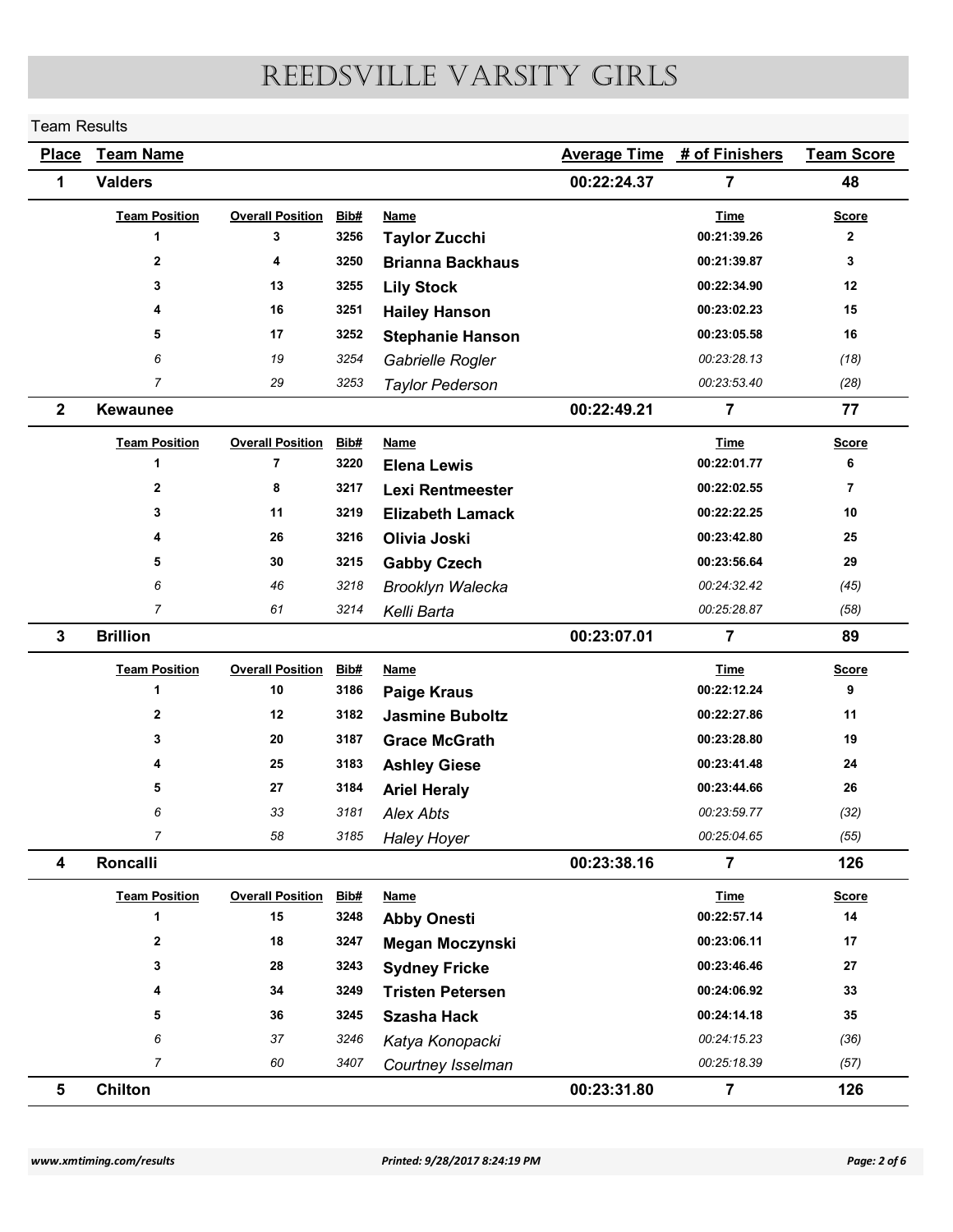|                |                           |                         |      | REEDSVILLE VARSITY GIRLS |             |                |                |
|----------------|---------------------------|-------------------------|------|--------------------------|-------------|----------------|----------------|
|                |                           |                         |      |                          |             |                |                |
|                | <b>Team Position</b>      | <b>Overall Position</b> | Bib# | <b>Name</b>              |             | <b>Time</b>    | <b>Score</b>   |
|                | $\overline{\mathbf{1}}$   | 5                       | 3192 | <b>Emily Hoerl</b>       |             | 00:21:43.83    | 4              |
|                | $\overline{\mathbf{2}}$   | 21                      | 3188 | <b>Maleny Capetillo</b>  |             | 00:23:28.89    | 20             |
|                | 3                         | 23                      | 3194 | <b>Reegan Steiner</b>    |             | 00:23:36.64    | 22             |
|                |                           | 40                      | 3191 | <b>Haley Grube</b>       |             | 00:24:24.30    | 39             |
|                | 5                         | 42                      | 3189 | <b>Maggie Dawson</b>     |             | 00:24:25.32    | 41             |
|                | 6                         | 45                      | 3193 | Hannah Schumacher        |             | 00:24:32.19    | (44)           |
|                | $\overline{7}$            | 49                      | 3190 | Macey Franzen            |             | 00:24:39.78    | (48)           |
| 6              | <b>Denmark</b>            |                         |      |                          | 00:23:17.47 | 6              | 142            |
|                | <b>Team Position</b>      | <b>Overall Position</b> | Bib# | <b>Name</b>              |             | <b>Time</b>    | <b>Score</b>   |
|                | -1                        | $\mathbf{1}$            | 3196 | <b>Leah Kralovetz</b>    |             | 00:19:45.95    | $\overline{1}$ |
|                | $\overline{\mathbf{2}}$   | 22                      | 3200 | <b>Abby Wanek</b>        |             | 00:23:31.71    | 21             |
|                | 3                         | 35                      | 3201 | <b>Hope Watzka</b>       |             | 00:24:12.80    | 34             |
|                |                           | 41                      | 3198 | <b>Abby Schott</b>       |             | 00:24:24.43    | 40             |
|                | 5                         | 47                      | 3195 | <b>Elle Babiash</b>      |             | 00:24:32.47    | 46             |
|                | 6                         | 69                      | 3369 | Hannah Asplund           |             | 00:27:32.53    | (65)           |
| $\overline{7}$ | Reedsville                |                         |      |                          | 00:23:50.30 | 6              | 162            |
|                | <b>Team Position</b>      | <b>Overall Position</b> | Bib# | <b>Name</b>              |             | <b>Time</b>    | <b>Score</b>   |
|                | -1                        | 9                       | 3242 | <b>Ellyanna Zipperer</b> |             | 00:22:08.03    | 8              |
|                | $\overline{\mathbf{2}}$   | 14                      | 3240 | <b>Trinity Schlorf</b>   |             | 00:22:55.49    | 13             |
|                | 3                         | 39                      | 3241 | <b>Emma Schneider</b>    |             | 00:24:20.67    | ${\bf 38}$     |
|                |                           | 50                      | 3239 | Jordyn Ossmann           |             | 00:24:43.55    | 49             |
|                | 5                         | ${\bf 57}$              | 3238 | <b>Molly Muhowski</b>    |             | 00:25:03.78    | 54             |
|                | 6                         | 59                      | 3237 | Jasmine Junk             |             | 00:25:14.59    | (56)           |
| 8              | <b>Manitowoc Lutheran</b> |                         |      |                          | 00:24:27.86 | $\overline{7}$ | 213            |
|                | <b>Team Position</b>      | <b>Overall Position</b> | Bib# | <b>Name</b>              |             | <b>Time</b>    | <b>Score</b>   |
|                | $\overline{\mathbf{1}}$   | 31                      | 3222 | Lydia Hecker             |             | 00:23:58.27    | $30\,$         |
|                | $\mathbf{2}$              | 43                      | 3225 | <b>Grace Melso</b>       |             | 00:24:27.38    | 42             |
|                | 3                         | 44                      | 3227 | <b>Elena Thoma</b>       |             | 00:24:30.77    | 43             |
|                |                           | 48                      | 3223 | <b>Madie Kutz</b>        |             | 00:24:32.80    | 47             |
|                | 5                         | ${\bf 52}$              | 3221 | <b>Sara Dick</b>         |             | 00:24:50.07    | 51             |
|                | 6                         | 53                      | 3226 | Leah Nushart             |             | 00:24:53.30    | (52)           |
|                | $\overline{7}$            | 56                      | 3224 | Cyan Laurin              |             | 00:25:00.10    | (53)           |
| 9              | <b>Oconto Falls</b>       |                         |      |                          | 00:24:53.38 | 6              | 217            |
|                | <b>Team Position</b>      | <b>Overall Position</b> | Bib# | <b>Name</b>              |             | <b>Time</b>    | <b>Score</b>   |
|                | -1                        | 6                       | 3230 | <b>Autumn Canavera</b>   |             | 00:21:53.52    | 5              |
|                | $\overline{\mathbf{2}}$   | 32                      | 3235 | <b>Grace Williams</b>    |             | 00:23:59.67    | 31             |
|                | 3                         | 62                      | 3229 | <b>Haley Bell</b>        |             | 00:25:45.46    | 59             |
|                |                           | 63                      | 3232 | <b>Morgan Helmle</b>     |             | 00:26:19.18    | 60             |
|                | 5                         | 65                      | 3231 | Ericka Havemeier         |             | 00:26:29.09    | 62             |
|                | 6                         | 67                      | 3234 | Morgan Van Haren         |             | 00:26:58.58    | (64)           |
|                |                           |                         |      |                          |             |                |                |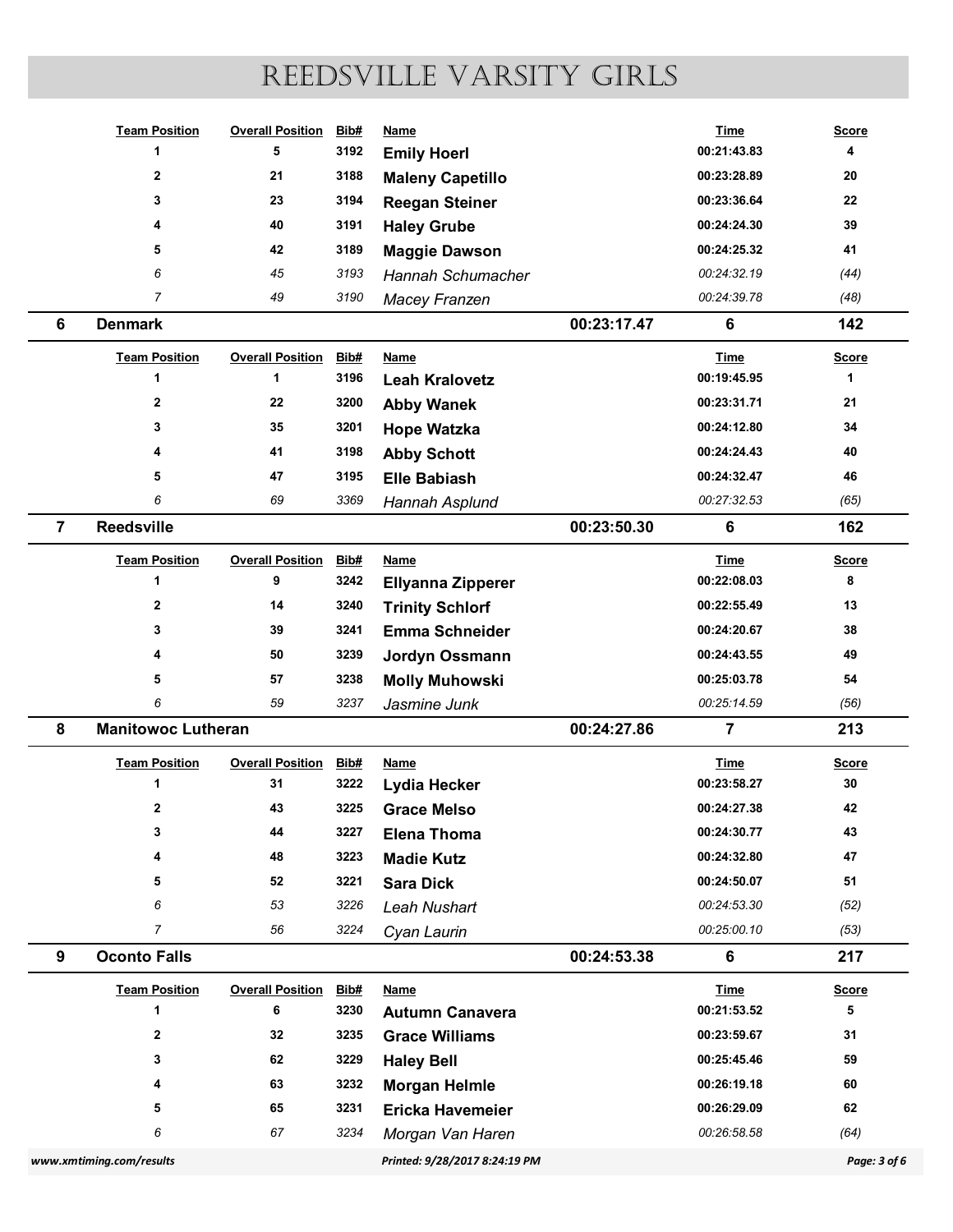|    |                      |                              |      | REEDSVILLE VARSITY GIRLS |                |                    |
|----|----------------------|------------------------------|------|--------------------------|----------------|--------------------|
| 10 | <b>Hilbert</b>       |                              |      | 00:25:10.52              | $\overline{7}$ | 234                |
|    | <b>Team Position</b> | <b>Overall Position Bib#</b> |      | <b>Name</b>              | <b>Time</b>    |                    |
|    | $\overline{1}$       | 24                           | 3212 | <b>Shania Schmitz</b>    | 00:23:37.63    | 23                 |
|    | $\overline{2}$       | 38                           | 3209 | <b>Courtney Gehl</b>     | 00:24:15.90    | 37                 |
|    | $\mathbf{3}$         | 51                           | 3210 | <b>MaKenna Kees</b>      | 00:24:48.27    | <b>Score</b><br>50 |
|    | $\overline{4}$       | 64                           | 3211 | <b>Andrea Meyers</b>     | 00:26:28.42    | 61                 |
|    | 5                    | 66                           | 3207 | Lydia Arnoldussen        | 00:26:42.36    | 63                 |
|    | 6                    | 70                           | 3376 | Amber Hansen             | 00:27:36.77    | (66)               |
|    | $\overline{7}$       | 71                           | 3208 | Amelia Bates             | 00:30:06.47    | (67)               |
|    |                      |                              |      |                          |                |                    |
|    |                      |                              |      |                          |                |                    |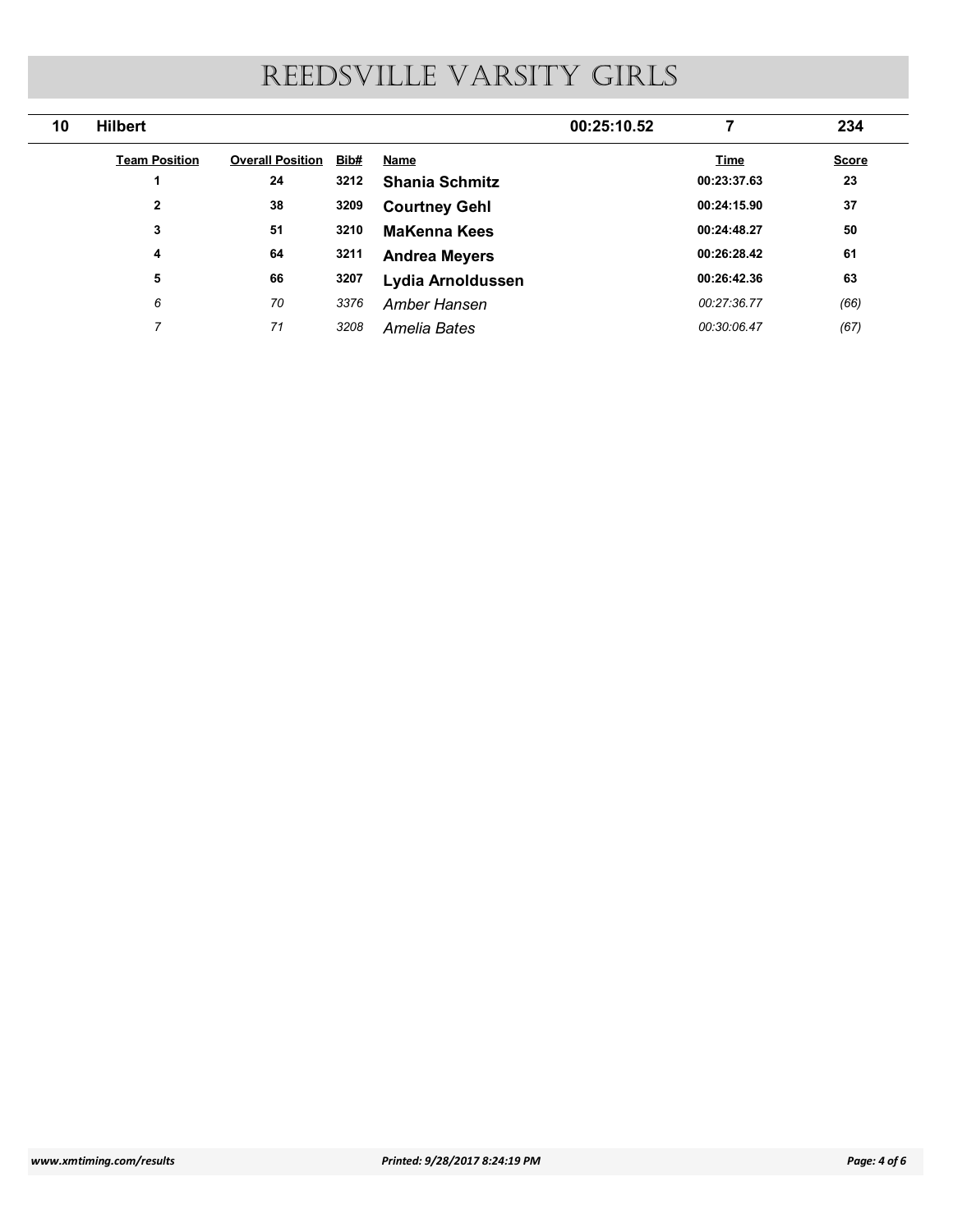# Individual Overall Results

| <b>Overall</b>           |                | <b>Individual Overall Results</b> |                                            |                               |                            |                                  |              |
|--------------------------|----------------|-----------------------------------|--------------------------------------------|-------------------------------|----------------------------|----------------------------------|--------------|
|                          | <b>Score</b>   | Bib#                              | <b>Name</b>                                | <b>Class</b>                  | <b>Time</b>                | Team                             |              |
| 1                        | 1              | 3196                              | <b>Leah Kralovetz</b>                      | <b>JR</b>                     | 00:19:45.95                | <b>Denmark</b>                   |              |
| $\overline{c}$           | 0              | 3228                              | Mikayla Gove                               | SO.                           | 00:21:35.38                | <b>Mishicot</b>                  |              |
| 3                        | $\mathbf{2}$   | 3256                              | <b>Taylor Zucchi</b>                       | <b>JR</b>                     | 00:21:39.26                | <b>Valders</b>                   |              |
| 4                        | 3              | 3250                              | <b>Brianna Backhaus</b>                    | <b>FR</b>                     | 00:21:39.87                | <b>Valders</b>                   |              |
| 5                        | 4              | 3192                              | <b>Emily Hoerl</b>                         | <b>SO</b>                     | 00:21:43.83                | Chilton                          |              |
| 6                        | 5              | 3230                              | <b>Autumn Canavera</b>                     | <b>SO</b>                     | 00:21:53.52                | <b>Oconto Falls</b>              |              |
| $\overline{7}$           | 6              | 3220                              | <b>Elena Lewis</b>                         | <b>FR</b>                     | 00:22:01.77                | <b>Kewaunee</b>                  |              |
| 8                        | $\overline{7}$ | 3217                              | <b>Lexi Rentmeester</b>                    | <b>JR</b>                     | 00:22:02.55                | <b>Kewaunee</b>                  |              |
| 9                        | 8              | 3242                              | <b>Ellyanna Zipperer</b>                   | <b>SO</b>                     | 00:22:08.03                | <b>Reedsville</b>                |              |
| 10                       | 9              | 3186                              | <b>Paige Kraus</b>                         | <b>SR</b>                     | 00:22:12.24                | <b>Brillion</b>                  |              |
| 11                       | 10             | 3219                              | <b>Elizabeth Lamack</b>                    | <b>FR</b>                     | 00:22:22.25                | <b>Kewaunee</b>                  |              |
| 12                       | 11             | 3182                              | <b>Jasmine Buboltz</b>                     | <b>JR</b>                     | 00:22:27.86                | <b>Brillion</b>                  |              |
| 13                       | 12             | 3255                              | <b>Lily Stock</b>                          | <b>SO</b>                     | 00:22:34.90                | <b>Valders</b>                   |              |
| 14                       | 13             | 3240                              | <b>Trinity Schlorf</b>                     | <b>FR</b>                     | 00:22:55.49                | <b>Reedsville</b>                |              |
| 15                       | 14             | 3248                              | <b>Abby Onesti</b>                         | <b>JR</b>                     | 00:22:57.14                | Roncalli                         |              |
| 16                       | 15             | 3251                              | <b>Hailey Hanson</b>                       | <b>FR</b>                     | 00:23:02.23                | <b>Valders</b>                   |              |
| 17                       | 16             | 3252                              | <b>Stephanie Hanson</b>                    | <b>JR</b>                     | 00:23:05.58                | <b>Valders</b>                   |              |
| 18                       | 17             | 3247                              | Megan Moczynski                            | SO                            | 00:23:06.11                | Roncalli                         |              |
| 19                       | (18)           | 3254                              | Gabrielle Rogler                           | JR                            | 00:23:28.13                | Valders                          |              |
| 20                       | 19             | 3187                              | <b>Grace McGrath</b>                       | <b>JR</b>                     | 00:23:28.80                | <b>Brillion</b>                  |              |
| 21                       | 20             | 3188                              | <b>Maleny Capetillo</b>                    | <b>SR</b>                     | 00:23:28.89                | <b>Chilton</b>                   |              |
| 22<br>23                 | 21<br>22       | 3200<br>3194                      | <b>Abby Wanek</b><br><b>Reegan Steiner</b> | <b>JR</b><br><b>JR</b>        | 00:23:31.71<br>00:23:36.64 | <b>Denmark</b><br><b>Chilton</b> |              |
| 24                       | 23             | 3212                              | <b>Shania Schmitz</b>                      | <b>SR</b>                     | 00:23:37.63                | <b>Hilbert</b>                   |              |
| 25                       | 24             | 3183                              | <b>Ashley Giese</b>                        | <b>JR</b>                     | 00:23:41.48                | <b>Brillion</b>                  |              |
| 26                       | 25             | 3216                              | Olivia Joski                               | <b>JR</b>                     | 00:23:42.80                | Kewaunee                         |              |
| 27                       | 26             | 3184                              | <b>Ariel Heraly</b>                        | <b>SR</b>                     | 00:23:44.66                | <b>Brillion</b>                  |              |
| 28                       | 27             | 3243                              | <b>Sydney Fricke</b>                       | <b>SR</b>                     | 00:23:46.46                | Roncalli                         |              |
| 29                       | (28)           | 3253                              | <b>Taylor Pederson</b>                     | SR                            | 00:23:53.40                | Valders                          |              |
| 30                       | 29             | 3215                              | <b>Gabby Czech</b>                         | <b>SR</b>                     | 00:23:56.64                | Kewaunee                         |              |
| 31                       | 30             | 3222                              | Lydia Hecker                               | SO                            | 00:23:58.27                | <b>Manitowoc Lutheran</b>        |              |
| 32                       | 31             | 3235                              | <b>Grace Williams</b>                      | JR                            | 00:23:59.67                | <b>Oconto Falls</b>              |              |
| 33                       | (32)           | 3181                              | Alex Abts                                  | SR                            | 00:23:59.77                | <b>Brillion</b>                  |              |
| 34                       | 33             | 3249                              | <b>Tristen Petersen</b>                    | <b>FR</b>                     | 00:24:06.92                | Roncalli                         |              |
| 35                       | 34             | 3201                              | <b>Hope Watzka</b>                         | <b>SR</b>                     | 00:24:12.80                | <b>Denmark</b>                   |              |
| www.xmtiming.com/results |                |                                   |                                            | Printed: 9/28/2017 8:24:19 PM |                            |                                  | Page: 5 of 6 |
|                          |                |                                   |                                            |                               |                            |                                  |              |